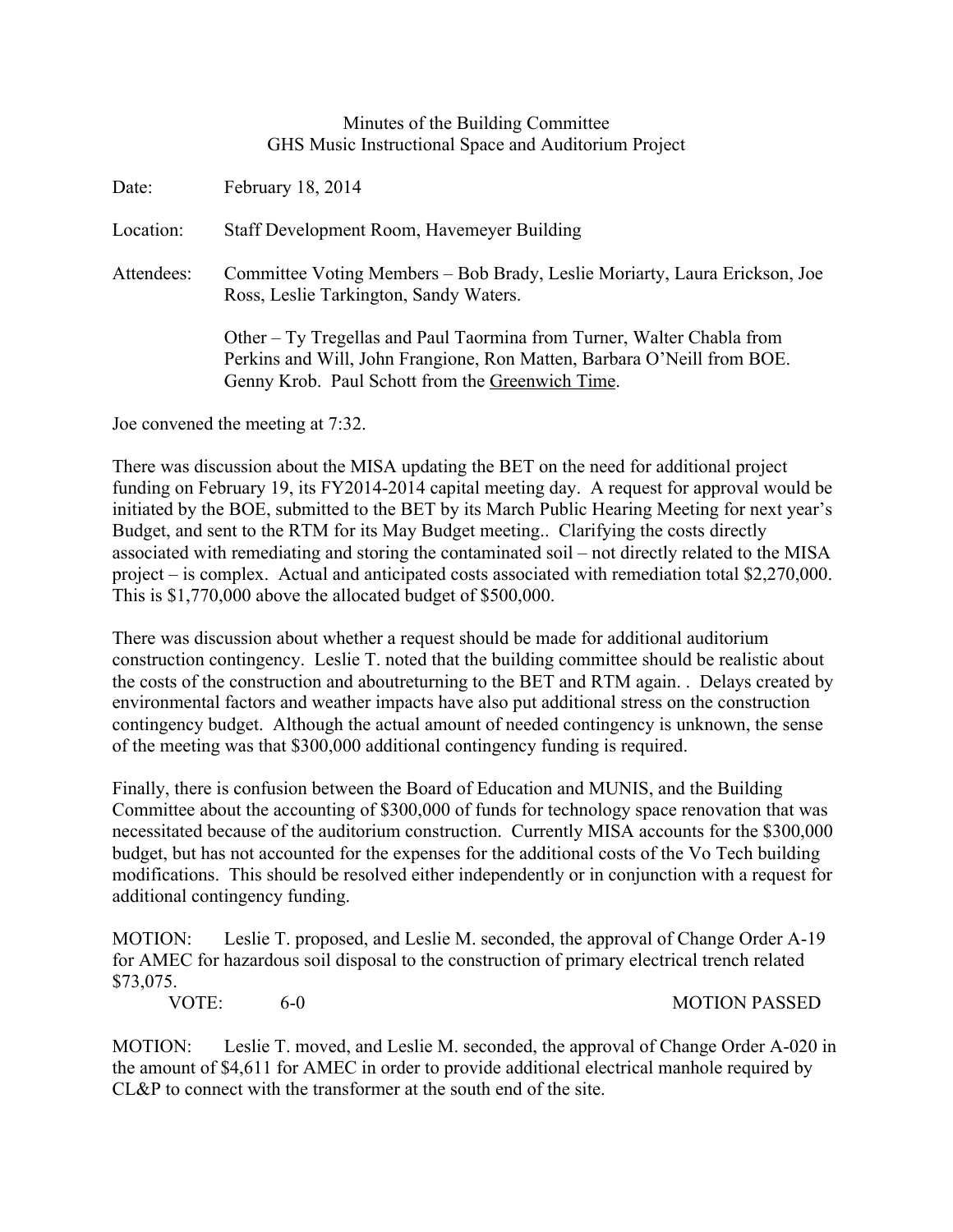VOTE: 6-0 6-0 MOTION PASSED

MOTION: Leslie T. moved, and Leslie M. seconded, the approval of Change Order #2 in the amount of \$1,436 for United Steel for washers to set the leveling plates on the installed steel, which are required because the weather is too cold to be installed normally.

VOTE: 6-0 MOTION PASSED

MOTION: Leslie T. moved, and Leslie M. seconded, the approval of Change Order #3 for United Steel in the amount of \$8,491 for additional steel channels for smoke hatches over the stage.

MOTION: Leslie T. moved, and Bob seconded, the approval of Change Order #4 which is a credit of \$19,040, to United Steel for safety davits.

VOTE 6-0 6-0 MOTION PASSED

MOTION: Leslie T. moved, and Bob seconded, the approval of Change Order #5 to United Steel in the amount of \$6,838 for remobilization of the 70-ton crane. VOTE: 6-0 6-0 MOTION PASSED

MOTION: Leslie T. moved, and Bob seconded, the approval of Change Order #1 to Highland Seating in the amount of \$3,320 for staining custom wood armrest on 1350 seats to match other wood finishes in the auditorium.

VOTE: 6-0 MOTION PASSED

Paul gave an update on construction, including the status of the west wells and orchestra pit construction. Bad weather has delayed the pouring of the mud slab for the orchestra pit until yesterday. Steel erection has been delayed because of winter weather, but expected to be complete before the end of the month. Auditorium completion is projected by January 2015, five months later than projected. Lift manufacturer has been approved.

There is a projected excess of 1300 yards of soil in AOC-5. Steel derricks 12, 13, and 14 are installed and inspected. There is a meeting this week to discuss high performance status. There is a concern about whether the existing 4" sanitary sewer line, with minimal pitch, can handle the additional bathrooms. If not, it will be difficult soon to gain access to the space to construct. Walter Chabla said he would investigate.

Other issues raised included the acoustical shell dimensions, VE light fixtures, revised structural steel modifications for the spiral stairs, cable pass through orchestra pit wall, floor boxes in the stage, and the security system.

Submittals are urgently needed for the catwalk rails, roofing, and masonry. RFIs are incomplete for doors (41 days), exterior wall (half answered), RFI 95.1 answered by whether it is price and proceed or price only has not been made clear, RFI 072.2 – AHU-1 basis of design unit cannot meet sound specs. The building committee requested options to resolve the issue.

VOTE: 6-0 MOTION PASSED